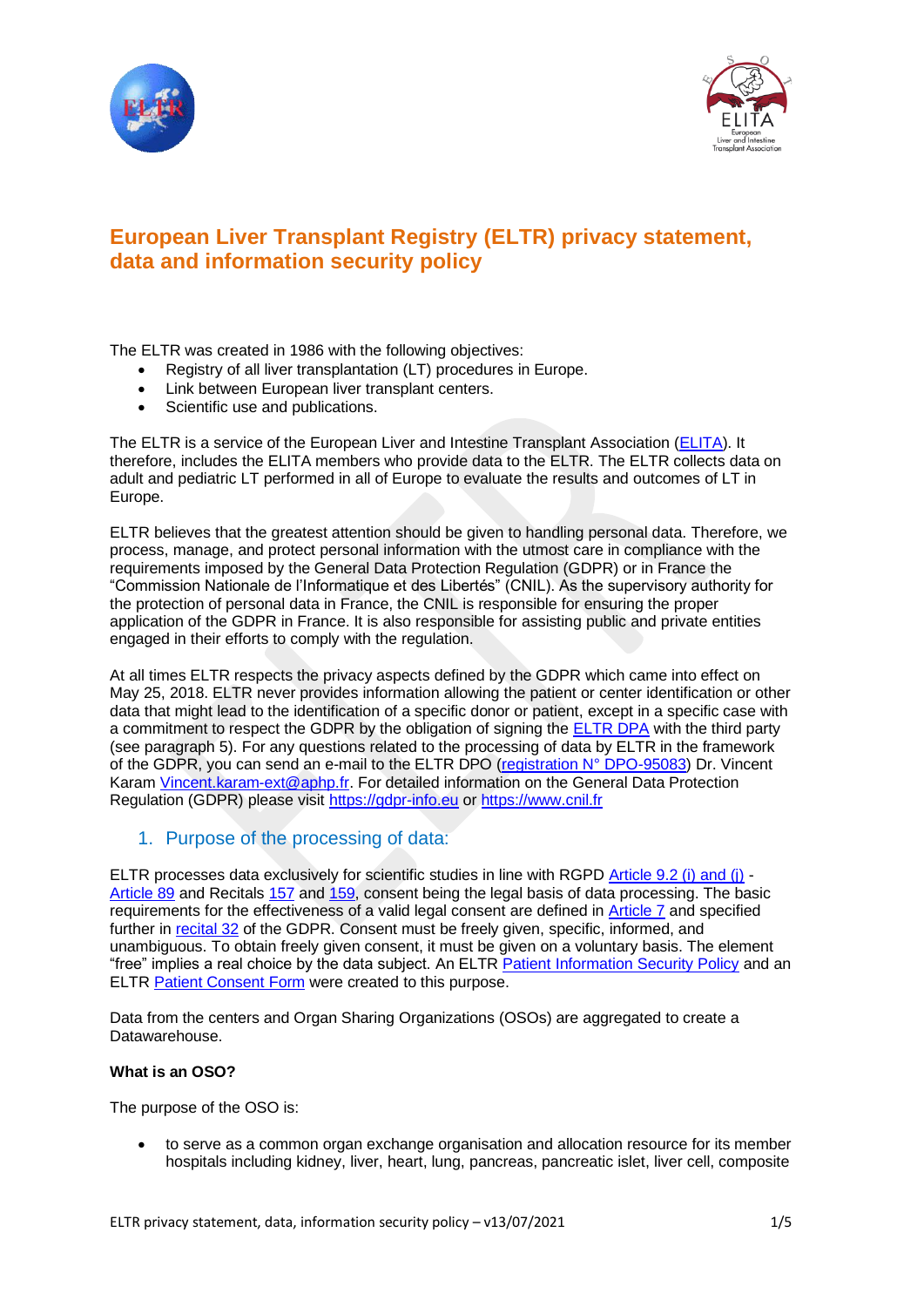graft, intestinal and multi-visceral transplantation. This is done transparently, using ethical principles and in full compliance with the national legislation of the members' countries,

- to maintain and operate a common waiting list for transplantation,
- to ensure complete traceability from organ donors to patients,
- to maintain and operate follow-up registries of transplanted patients,
- to maintain and operate follow-up registries of living donors,
- to serve as a collaborative platform through specialized working groups and advisory groups to facilitate best practice recommendations and policies optimizing retrieval, allocation, and transplantation of organs, and
- to form a collaborative network for the member hospitals to promote research and development related to organ donation, allocation, and transplantation.

All patients waiting for an organ transplantation in the country (or group of countries) are listed on one common list for each organ. The OSO ensures that all necessary data are available for the transplant professionals to allocate the organs according to rules and monitors compliance with these rules. The OSO is also used as the link between the transplantation community in a country (or group of countries) and the rest of the world.

#### **How are data used?**

Data are analyzed to produce 5 semi-annual reports containing more than 750 statistical figures and tables:

- Overall data analysis booklet
- Last 15 years data analysis booklet
- Adult data analysis booklet
- Pediatric data analysis booklet
- Living donor data analysis booklet

The entire 5 booklets are made available to the contributing centers in a space of the ELTR Server that is password protected. Centers' identification is necessary for ELTR to allow centers the editing and referral to clinical records when necessary, to resolve any inconsistencies that are detected during data entry or the statistical analyses. It is also necessary for the communication and exchange of information between the ELTR and its community members. In addition to the 5 booklets, each center receives confidentially the analysis of its data allowing an audit of its experience when compared to the rest of Europe.

Data privacy needs to point out the fact that centers' benchmark is not performed in ELTR studies. ELTR scientific committee considers this task as reserved to national health authorities via their OSOs. Nevertheless, the center's effect is evaluated in ELTR studies by assessing cutoffs of centers' volume of a given condition that significantly impacts the outcomes. Outcome data are considered as major data since most routine ELTR figures and thematic studies require the calculation of graft and patient survival rates. These are determined by actuarial methods and the statistical significance is determined by the log-rank test to compare survival curves. Regression methods are also used to identify risk factors associated with LT.

These studies minimize the potential biases, by assessing interactions between confounding factors and identification of independent predictors among all the ELTR variables that can have an impact on the liver graft and/or patient outcome. With its dynamic model of European collaboration, ELTR has helped develop risk models for graft loss and mortality following LT. Owing to the large cohort of patients, the exhaustiveness, the quality and security of the data, and the long-term follow-up provided by the ELTR, the results are representative of LT in Europe and provide valuable information to the clinicians, the health stakeholders, and the patients. There is of course heterogeneity in the policies in the 32 contributing countries. The ELTR data summarizes the results as a whole and represents a kind of freeze-frame rather than a generalized statement for Europe. At the same time, the ELTR remains the unique entity capable of providing such statistics, capable of giving a global snapshot of the European experience and helping to identify important trends that may guide further practice. The updated list of ELTR publications is available at the [link.](http://www.eltr.org/ELTR-publications.html)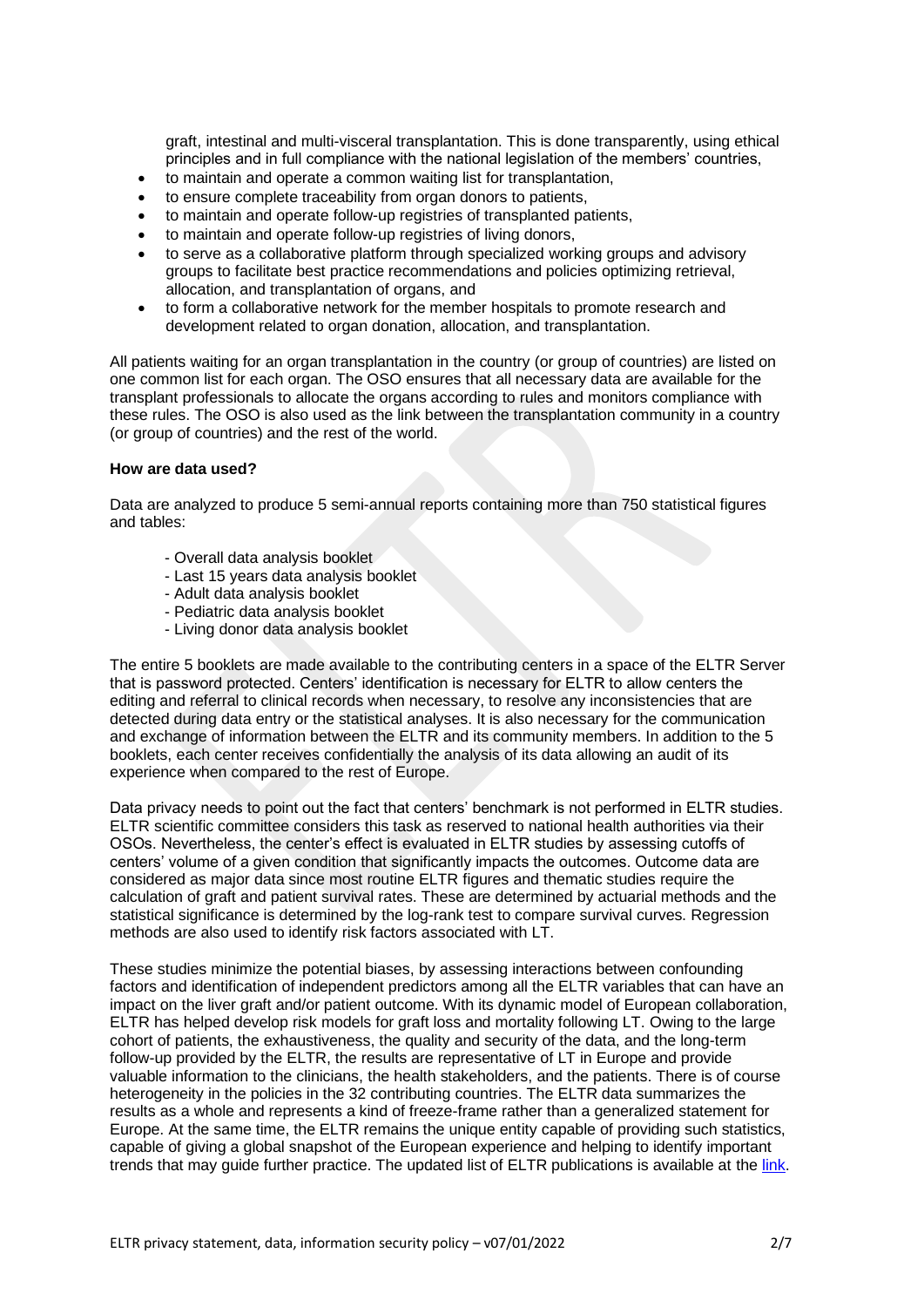# 2. Data collection

In 2021, [174 centers from 32 countries contribute to ELTR.](http://www.eltr.org/spip.php?page=centers-tous) This encompasses all their patients receiving LT for the treatment of end-stage liver disease (ESLD). The registered data is estimated to more than 97% of the overall European LT experience and are regularly updated. There are two sources of ELTR data provision:

- 76% of data (68% of centers) are shared by the main Organ Sharing Organizations (OSOs) (i) national OSOs: the French [ABM,](http://www.agence-biomedecine.fr/) the Spanish [ONT/](http://www.ont.es/)[RETH,](https://www.sethepatico.org/) the United Kingdom-Ireland [NHSBT](http://www.nhsbt.nhs.uk/) and the Dutch [NTS\)](http://www.transplantatiestichting.nl/) and (ii) international OSOs: [Eurotransplant](http://www.eurotransplant.org/) and [Scandiatransplant.](http://www.scandiatransplant.org/) Beforehand, a harmonization of OSOs' metadata was conducted and put in place with each of the OSOs to allow a transfer of data compatible with ELTR. At each biannual ELTR update, OSOs data are overwritten and ELTR retains a maximum of two previous versions of the data batch in its archives, i.e., with every new transfer of data the data transferred one year before being deleted. The backup of the two previous versions is kept in case we need them for quality control purposes.
- 24 % of data are directly entered into the [ELTR platform](https://eltr.fmdata.fr/eltr-form/index.html) by the concerned 37 centers.

ELTR does not store data for any longer than is necessary for the purpose for which they are being processed or to fulfill legal requirements or the registry's scientific needs.

Whether for OSOs or centers entering data directly into the ELTR platform. ELTR has no contact with patients. Patients are intended to have been asked by their physician/center to express their consent for the use of their data for scientific research or exchange of their data for the same purpose with official partners of whom ELTR is a part.

The ELTR questionnaire includes data on indications for LT, donors and recipients characteristics, technical aspects of LT and type of graft (reduced, split, domino, alive or deceased donors), perioperative data, initial and maintenance regimen of immunosuppression, graft and patient outcomes (morbidity and mortality), and cause of death or graft failure. ELTR also collects data on living liver donors. A full list of ELTR data forms is available in electronic format. The ELTR data dictionary and ELTR dataset specifications describe the structure of the database. This is updated whenever a revised data collection form is produced and whenever coding changes or database modifications are made.

The ELTR has developed an online application (Electronic Data Capture – EDC) for collecting data <https://eltr.fmdata.fr/eltr-form>. A Web-based module was developed with FileMaker Server 19.1.2 technology [\(https://www.claris.com\)](https://www.claris.com/) to allow for real-time data entry and analysis. Registered users are requested authentication before access is granted to the system by providing a confidential login and password. Software, questionnaires, validation routines, and statistics are located on a central server, which can be accessed by the participating centers with a standard internet browser. No center has access to data from other centers.

#### 3. How do we process personal data?

ELTR processes the personal data in compliance with the GDPR and its derogations applied to scientific registries (Article 9.2 (i) and (j) - Article 89 and Recitals 157 and 159). Personal data is defined as any details that could disclose information about an identified or identifiable natural person. The information we collect is exclusively used for scientific research. We receive personal data of patients and donors from transplant centers and OSOs involved in the process of organ donation and transplantation.

ELTR's protected data includes health information about individual transplant patients, considered as sensible data. We use personal information under these terms and conditions. As part of the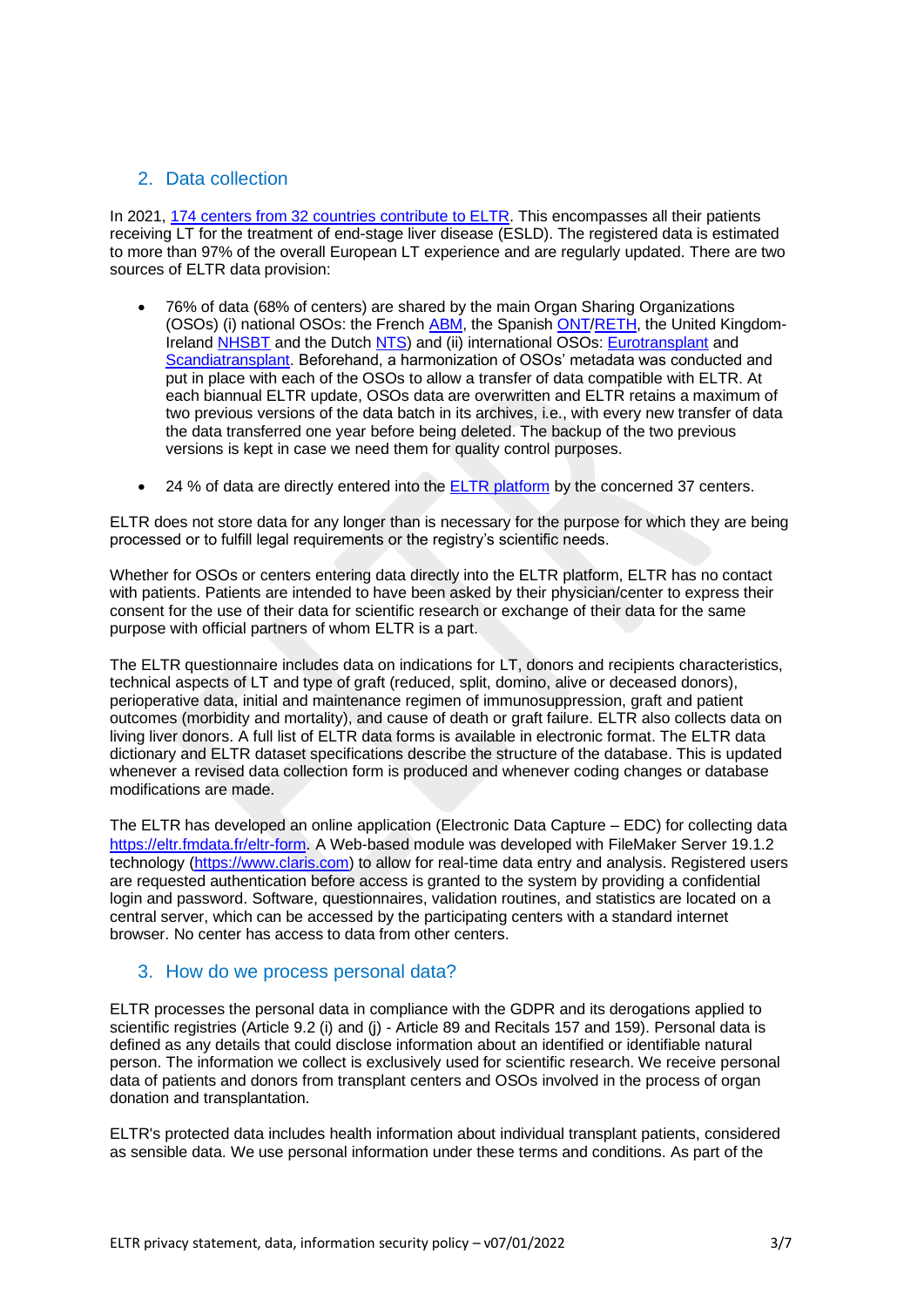ELTR data quality control procedures, ELTR has made available in the platform to each center, with protected access, a dynamic list of patients with missing data to allow their identification for completion. No center has access to data from other centers.

### 4. Security compliance policy:

The purpose is the description of steps taken to ensure physical, operational, and technological security of the data collected by ELTR.

ELTR ensures that appropriate technical and organizational measures are in place to prevent the misuse, loss, or unlawful processing of personal data. This means that personal data is encrypted and sent via a secure connection. The 2 ELTR employees (Data Manager & Biostatistician) and the server hosting company who have access to ELTR data are bound by a confidentiality clause. All of them only have access to data if it is necessary for the performance of their duties.

Security measures: Measures put in place to ensure the security of all collected information include the following:

Physical Security

- restricted access to the Paul Brousse Hospital, ELTR office requiring access code.
- paper forms are in locked storage cupboards when archived.
- network data is stored on physically secure and separate servers with protective firewalls.
- access keys, codes, cards, and passwords are controlled by defined and enforced security procedures.

Operational Security

- users as part of their employment contract agree to the privacy and confidentially standards.
- procedures are in place for employees leaving the ELTR for logins, password, and pass cards, etc. to be canceled.
- passwords are changed regularly and must maintain a level of strength to reduce hacks or reproduction.

Technical Security

- validation of data is performed to ensure integrity and accuracy.
- business continuity is regularly audited and updated.
- system software and licenses are maintained, ensuring certification, authenticity, security, anti-theft, and anti-virus needs are functioning and up to date.

Data Transfer Security

email guidelines are in place for the transfer of information; lists maintained; encryption and enforced security engaged for transmitting information.

Disposal and destruction

- Physical records are destroyed using the Paul Brousse hospital's secure destructive service.
- Computer records are kept indefinitely, and hardware physically wiped and destroyed when decommissioned.

Data Security Breaches

- An audit trail tool exists to track all user activities in accessing the database and entering data. All user activities can be reviewed in the event of a data security breach.
- An error log is produced that records all potential attempts at fraudulent access to the database and other access errors. This error log is reviewed regularly by the ELTR to detect potential security risks.
- All security breaches and near misses must be reported to the ELTR and dealt with in line with GDPR (see paragraph 8).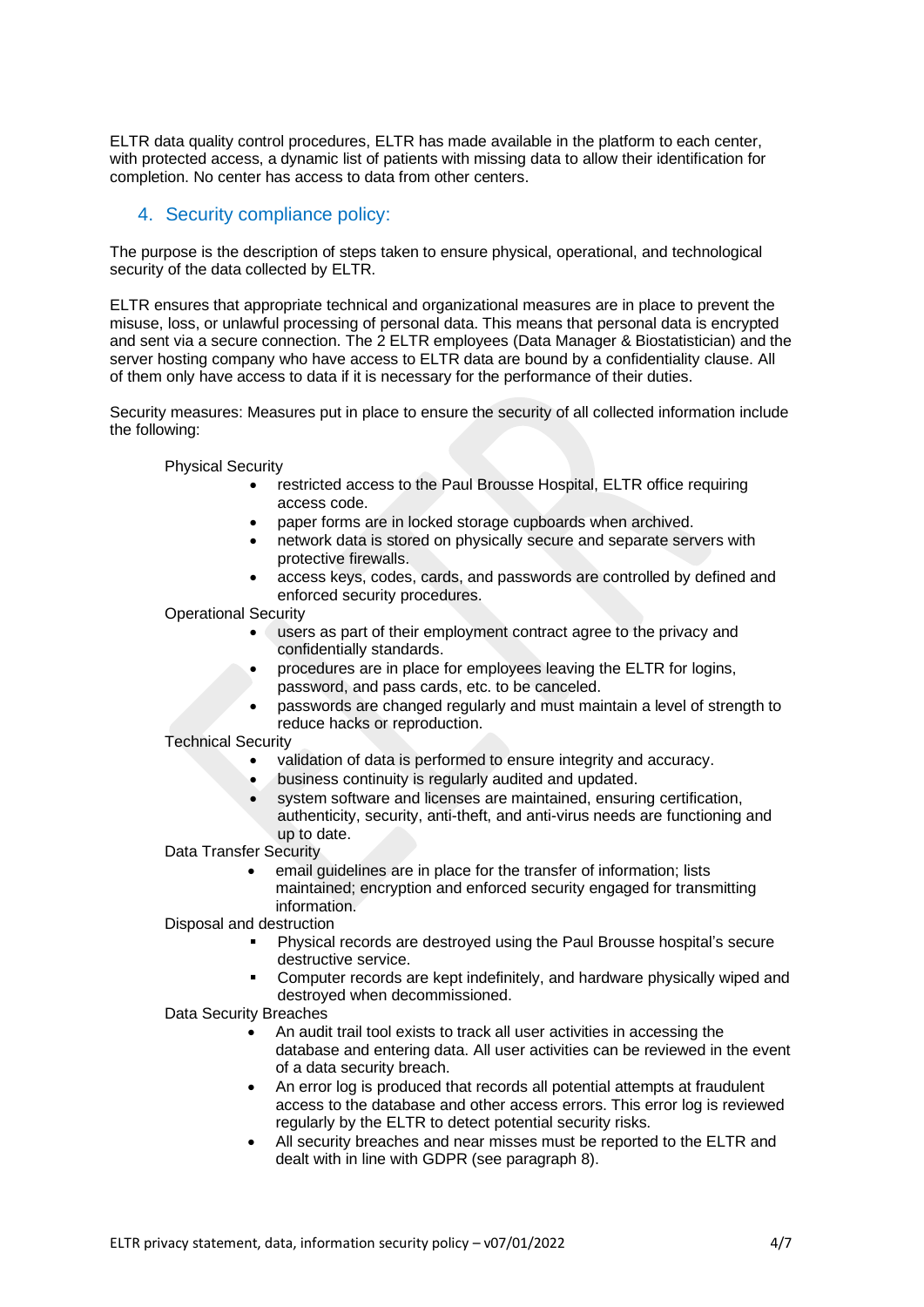## 5. Who do we share raw data with?

ELTR does not share raw data with third parties without the agreement of the ELTR/ELITA scientific board members. There are two situations where raw data are shared with third parties:

- Registry's studies that use only available data: in that case centers are anonymized.
- Registry's studies that need to request to centers supplementary data necessary to conduct the study: in this case, the centers' ID is provided to the study leader who takes care of the survey by contacting centers and collecting the required supplementary data.

In any situation, third parties must be from an ELTR contributing center. In case third parties submit a proposal to perform a registry study, the ELTR/ELITA board examines the project according to the [regulations for the ELITA /ELTR studies](http://www.eltr.org/ELTR-publications-rules.html) and carefully select eligible parties. Thus, ELTR/ELITA and the study leader conclude a [Data Processing Agreement \(](http://www.eltr.org/IMG/pdf_Data_Processing_Agreement.pdf)DPA) in which the party is obliged to keep ELTR data confidential and to only process data on behalf of ELTR/ELITA, for the authorized purpose and in compliance with GDPR.

#### 6. Privacy Policies

The purpose is to describe the consent process for data collection and how the privacy of patient information collected by ELTR is ensured.

- Patients are intended to have been entitled by their center and/or OSO to view the information the ELTR holds about them, and request alterations if the data is thought to be inaccurate.
- Only the patient first 3 letters of the names are required in ELTR (a few of the 24% of centers who enter data directly into the ELTR platform enter this information) are not included in the locked analysis data set that is used for reporting and data extraction.
- All ELTR staff are required to sign a confidentiality agreement, confirming that data will only be accessed for purposes related to their work within the ELTR and that identifiable data will only be accessed when essential.
- All ELTR staff are required to be familiar with and act under GDPR.
- All ELTR published reports present summary data only in tabular or graphic format.
- ELTR does not release data identifiable by patient name.
- All data linkage projects with raw data must adhere to GDPR standards that protect patient privacy.
- At the time of data collection, each center is asked to certify that they have complied with measures under the relevant privacy measures.

## 7. Platform technical specifications

ELTR has developed the platform with FileMaker Server 19.1.2 deployed with WebDirect. The location includes a dedicated server located in a professional hosting company [OVHcloud](https://www.ovh.com/fr) in a data center, with complete duplication of another server and site, from the Registrar of the domain name to the database. The server is protected vis-a-vis external intrusion by a firewall. Monitoring, maintenance, and security updates to this server are carried out by the hosting company. The accommodation center meets the standards of "Carrier Class" in terms of secure power, air conditioning, security anti-fire, access security.

[OVHcloud](https://www.ovh.com/fr) holds the [ISO27001](http://www.eltr.org/IMG/pdf_ISO27001_certificate.pdf) certification in Information Security Management Standards (ISMS) and many other certifications of the very highest security standards including [HDS.](http://www.eltr.org/IMG/pdf_HDS_certificate.pdf)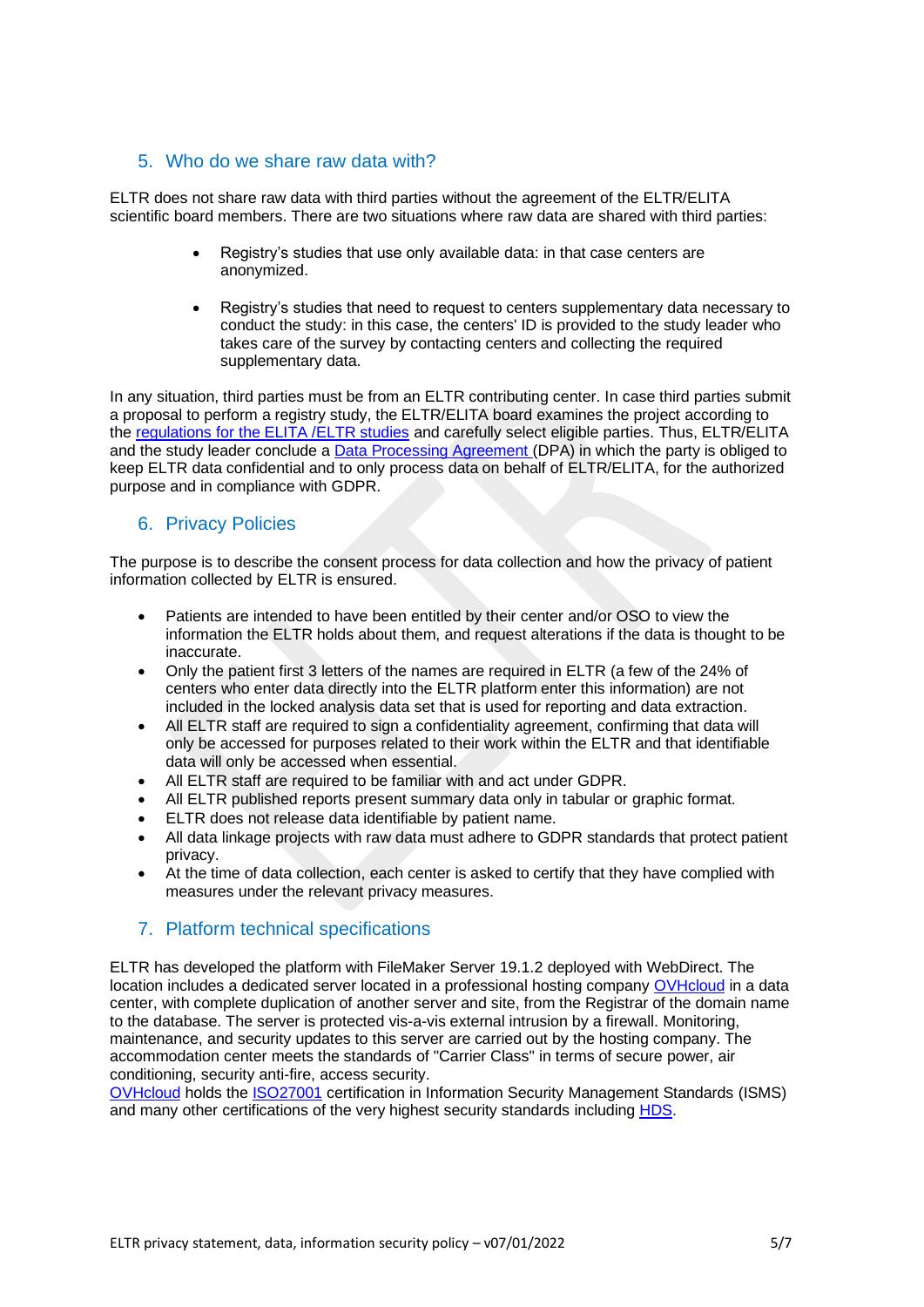ELTR ensures the administration of the server by remote management via a tool type "Terminal server". The transfer of files is done by An FTP protocol. ELTR has available also a reboot remote type APC via the internet.

The technical characteristics of the server:

- o Linux Ubuntu 18.04
- o 2 vCores
- o 7 Go RAM
- $\circ$  50 Go
- $\circ$  250 Mb/s
- o Backup FTP 100 Go

Finally, an external backup system is carried out on another server in the hosting company:

- $\circ$  4HS 1 backup every 4 hours between 08:00 and 20:00 (backups kept: 4)
- o HBD 1 weekly backup every Monday at 04:00 (backups kept: 4)
- o FMS 1 backup per day at 00:00 (backups kept: 7)
- o Automatic 7-day rolling server snapshots at 06:00

The weekly backups are transferred via FTP according to the same frequency on a workstation dedicated to ELTR and on an external independent hard disk.

The Web browser or user workstation is any computer with access to the internet that connects to the ELTR platform.

The server is the heart of the application: it contains all the programs, databases, and tools needed for the operation of the application. Each action of the user workstation leads to a query and a response from this server through the FileMaker platform.

The login and password required for the study are transmitted by email. This procedure allows users to be protected by the internal password of their electronic mail. Logs of user activities, logs of FileMaker platform (internal FileMaker servers), web server, and logs of FileMaker program are frequently monitored by the ELTR team.

#### **External audit of ELTR security**

At the ELTR request, an audit of the ELTR database security was carried out by [Atos Digital](https://atos.net/en/)  [Security](https://atos.net/en/) on July 2021. The following no-exhaustive list of examinations has been performed on the application:

- $\Box$  Information gathering related to the application's infrastructure;
- □ Analysis of the application's platform;
- □ Account takeover attempts;
- □ Cross-Site-Scripting (XSS) injections;
- □ SQL injections;
- $\Box$  Sensitive and technical information leakage:
- □ Application crawling:
- Authentication mechanism analysis and session management control;
- $\Pi$ ...

The security audit on the targeted perimeter showed a **satisfying security level.**

The application showed qualities in its state-of-the-art cryptography, ensuring the integrity of the communications. Additionally, an anti-brute force mechanism is preventing attackers to send multiple login requests targeting one specific account by locking it after a few failed attempts. Also, it has been noted that generic error messages were displayed on the login forms on failed authentication attempts. This behavior prevents an attacker from testing if an account exists.

#### 8. Data breach